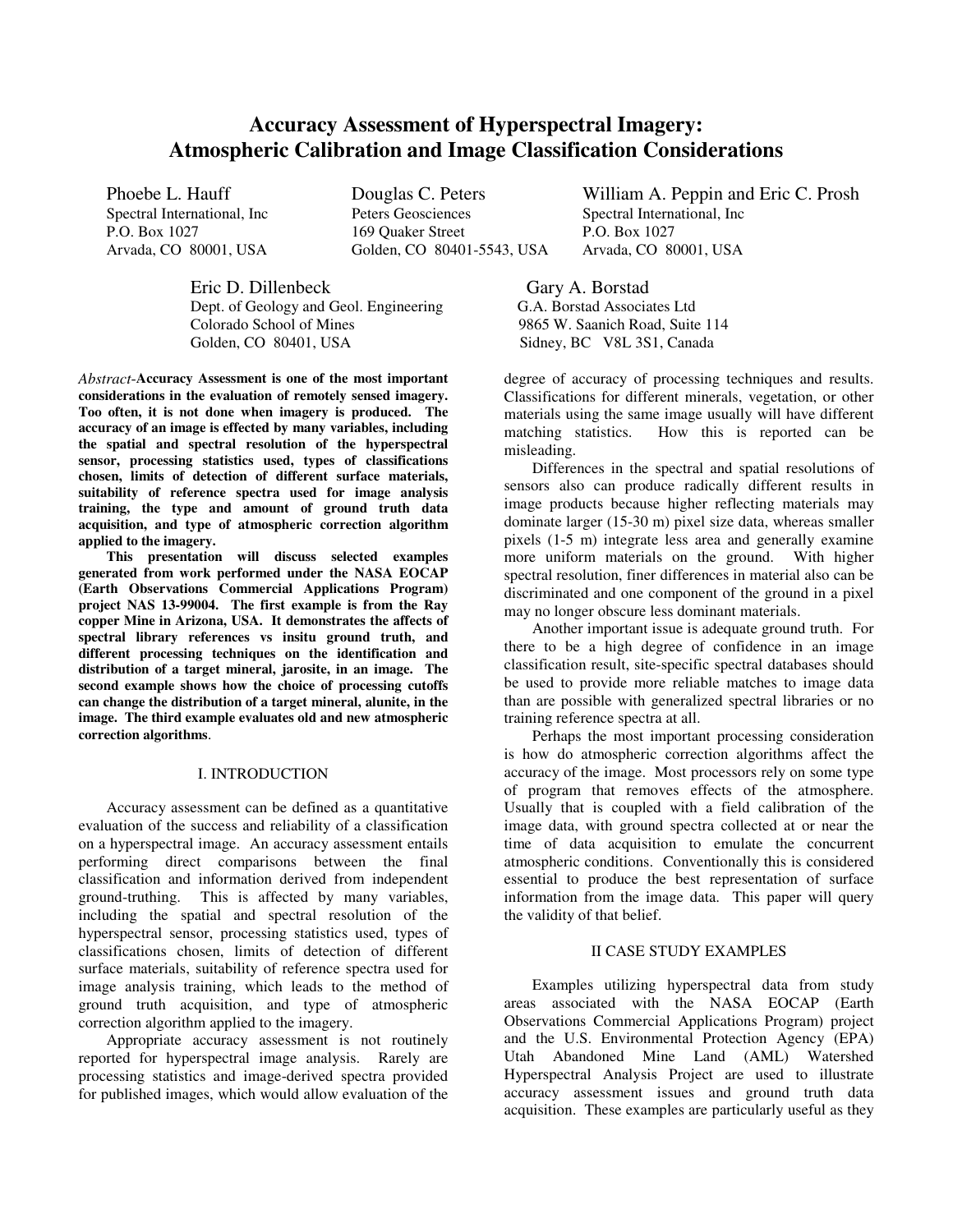compare three different hyperspectral sensors with several different spectral resolutions (4-15 nm) and ground pixel sizes (4-20 m). These include the full range (400-2500 nm) AVIRIS sensor from the NASA-Jet Propulsion Laboratory; the SWIR-range (1200-2500 nm) SFSI sensor (SWIR Full Spectrum Imager) from Borstad Associates and the CCRS (Canada Centre for Remote Sensing), and the VIS-NIR range (400-1100 nm) CASI sensor (Compact Airborne Spectrographic Imager).

The first example involves establishing the limits of detection for jarosite at the Ray, Arizona, copper mine and shows the results of using different spectral regions and broad-band features in obtaining accurate results. These are image examples. They show that spectral data collected on the ground, at the site under investigation, are essential for accurate image generation.

The second example presents alunite distributions near the Dragon halloysite mine in central Utah. This case addresses matching statistics to show how broad classification windows can imply the presence of a specified mineral when the mineral actually is absent on the ground. Figure 1 compares spectra extracted from a Low Altitude AVIRIS image of the Dragon Mine, using different classifications or SAM (Spectral Angle Mapper) angles from the commercial  $ENVI^{M}$  image processing program. The spectra flagged with an arrow are the reference spectra for alunite. With the best correlationslowest SAM angle, Figure 1-[3], the reference matches the image extracted spectra almost exactly. As the SAM angle increases, the matches to the reference decrease so that with a SAM angle of  $< 0.09$ , Figure 1-[1], none of the spectra are an exact match and most of them do not resemble the reference at all. If this cutoff is used, the image is inaccurate.

Therefore, if the matching statistics are not published with the image, it is not possible to evaluate how valid is the distribution of a phase within an image.



*Figure 1 – Spectra extracted from Low Altitude AVIRIS alunite image over the Dragon Mine, UT. The best matches to the reference spectrum (marked with an arrow) are seen in [3], with*

#### *the lowest SAM angle. The poorest matches are shown in [1].*

A third example compares Low Altitude AVIRIS data sets from both the Dragon and Ray Mines and assesses several algorithms (those in common use and a new one) for atmospheric correction. The specific mineral under investigation in these examples is jarosite, a hydroxylated iron sulfate. The algorithms evaluated include: 1). Empirical Line (EL), which is atmospheric correction applied using ground site reflectance calibration data; 2) standard ATREM (ATmospheric REMoval) which applies atmospheric correction factors, without ground calibration; 3) ATREM/EFFORT (Empirical Flat Field Optimal Reflectance) (AE), which combines the EFFORT custom smoothing algorithm with ATREM; and 4) a Modified ATREM (MA) program, written by William Peppin. Spectra extracted from the images created using these four options and compared against ground reference and spectral library spectra are shown in Figure 2.

It should be noted that the "ground truthing" was done in two ways. Not only was reflectance calibration spectra



*Figure 2– Spectra extracted from the Low Altitude AVIRIS iron mineral image over the Dragon Mine, UT. Reference spectra are flagged with an arrow for jarosite and double arrow for goethite. [A]Empirical Line spectra for jarosite, [B]* standard *ATREM corrected spectra for jarosite and goethite, [C] ATREM/EFFORT corrected spectra for jarosite, and [D] Modified ATREM corrected spectra for goethite and jarosite.*